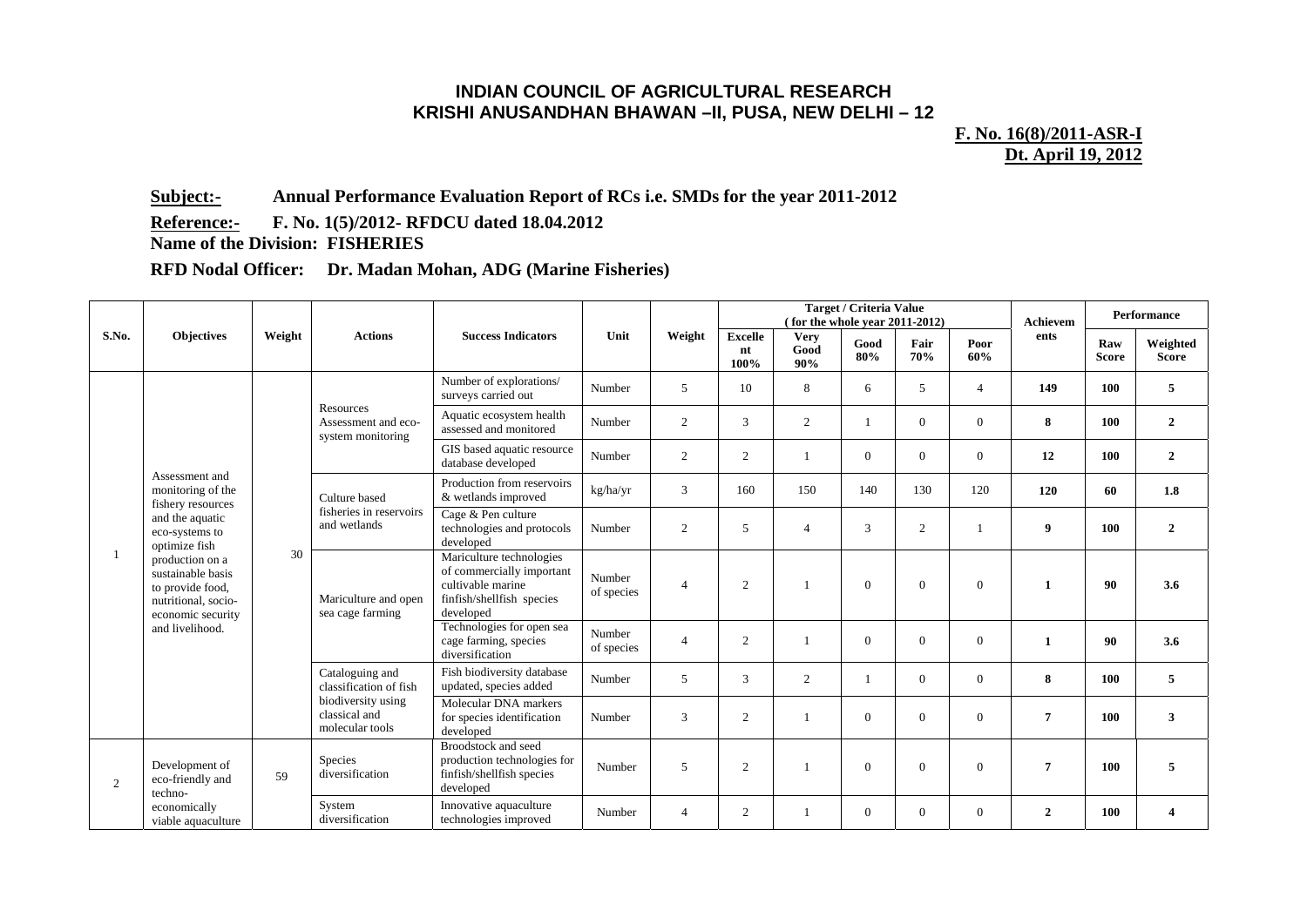|   | technologies and<br>harvest & post-<br>harvest<br>technologies for |                                                                                                                                                                                                                                     | Research support for<br>feed formulation for<br>finfish and shellfish<br>species | Efficient & cost-effective<br>feed for different life<br>stages of finfish/shellfish<br>formulated | Number                   | $\overline{4}$  | 2               | $\mathbf{1}$    | $\overline{0}$   | $\overline{0}$   | $\overline{0}$   | $\mathbf{3}$     | 100  | $\overline{\mathbf{4}}$ |
|---|--------------------------------------------------------------------|-------------------------------------------------------------------------------------------------------------------------------------------------------------------------------------------------------------------------------------|----------------------------------------------------------------------------------|----------------------------------------------------------------------------------------------------|--------------------------|-----------------|-----------------|-----------------|------------------|------------------|------------------|------------------|------|-------------------------|
|   | production and<br>productivity<br>enhancement.                     |                                                                                                                                                                                                                                     | diagnostic<br>Disease<br>and control measures                                    | Molecular techniques for<br>disease<br>diagnoses<br>identified                                     | Number                   | 3               | $\overline{2}$  | $\mathbf{1}$    | $\mathbf{0}$     | $\overline{0}$   | $\mathbf{0}$     | 5                | 100  | 3 <sup>1</sup>          |
|   |                                                                    |                                                                                                                                                                                                                                     | Fish waste utilization<br>for product<br>development                             | Products from fish waste<br>developed                                                              | Number                   | $\overline{4}$  | $\overline{2}$  | $\mathbf{1}$    | $\overline{0}$   | $\overline{0}$   | $\boldsymbol{0}$ | 3 <sup>1</sup>   | 100  | $\overline{\mathbf{4}}$ |
|   |                                                                    |                                                                                                                                                                                                                                     | Develop value-added<br>products                                                  | Value added and ready to<br>eat products developed                                                 | Number                   | $\overline{4}$  | $\overline{2}$  | $\mathbf{1}$    | $\mathbf{0}$     | $\overline{0}$   | $\boldsymbol{0}$ | 9 <sup>°</sup>   | 100  | $\overline{4}$          |
|   |                                                                    |                                                                                                                                                                                                                                     | Identification of<br>packaging material                                          | New packaging material<br>identified                                                               | Number                   | 3               | $\overline{2}$  | $\mathbf{1}$    | $\overline{0}$   | $\mathbf{0}$     | $\mathbf{0}$     | $\mathbf{2}$     | 100  | 3 <sup>1</sup>          |
|   |                                                                    |                                                                                                                                                                                                                                     | <b>Ouality</b> control and<br>hygiene practices in<br>fish processing            | Protocols for quality<br>control and food safety<br>developed                                      | Number                   | 3               | $\overline{2}$  | $\mathbf{1}$    | $\boldsymbol{0}$ | $\boldsymbol{0}$ | $\boldsymbol{0}$ | $\boldsymbol{4}$ | 100  | $\mathbf{3}$            |
|   |                                                                    |                                                                                                                                                                                                                                     | Development of<br>responsible fishing<br>techniques                              | Fishing gear designs<br>improved for diversified<br>and conservational fishing                     | Number                   | 2               | $\overline{2}$  | $\mathbf{1}$    | $\overline{0}$   | $\mathbf{0}$     | $\boldsymbol{0}$ | $\overline{4}$   | 100  | $\overline{2}$          |
|   |                                                                    |                                                                                                                                                                                                                                     |                                                                                  | Alternate materials for<br>fishing craft & gear<br>identified                                      | Number                   | $\mathbf{1}$    | 1               | $\mathbf{0}$    | $\overline{0}$   | $\overline{0}$   | $\boldsymbol{0}$ | $\mathbf{1}$     | 100  | $\mathbf{1}$            |
|   |                                                                    |                                                                                                                                                                                                                                     |                                                                                  | Popularization of by-catch<br>reduction devices                                                    | Number                   | 2               | 1               | $\mathbf{0}$    | $\mathbf{0}$     | $\overline{0}$   | $\mathbf{0}$     | $\mathbf{2}$     | 100  | $\overline{2}$          |
|   |                                                                    |                                                                                                                                                                                                                                     | Commercialization<br>of process &<br>products                                    | Process and products<br>commercialized                                                             | Number                   | $\overline{4}$  | 2               | $\mathbf{1}$    | $\overline{0}$   | $\overline{0}$   | $\mathbf{0}$     | $\mathbf{2}$     | 100  | $\overline{\mathbf{4}}$ |
|   |                                                                    |                                                                                                                                                                                                                                     | Education and<br>Training in different<br>aspects of fishing $\&$                | PG/Doctoral programmes<br>conducted                                                                | Number<br>of<br>students | 3               | 70              | $\mathbf{0}$    | $\mathbf{0}$     | $\mathbf{0}$     | $\overline{0}$   | 87               | 100  | $\mathbf{3}$            |
|   |                                                                    |                                                                                                                                                                                                                                     | fish processing<br>technology                                                    | Training and skill<br>upgradation programmes<br>conducted                                          | Number<br>of trainees    | 10              | 800             | 750             | 700              | 650              | 600              | 2000             | 100  | 10                      |
|   |                                                                    |                                                                                                                                                                                                                                     | Consultancy services                                                             | Analytical & advisory<br>support to the industry                                                   | Number                   | $\overline{4}$  | 5               | $\overline{4}$  | 3                | 2                | $\mathbf{1}$     | 50               | 100  | $\overline{\bf{4}}$     |
|   |                                                                    |                                                                                                                                                                                                                                     |                                                                                  | Consultancy services<br>undertaken                                                                 | Number                   | 3               | $\overline{2}$  | $\mathbf{1}$    | $\overline{0}$   | $\overline{0}$   | $\mathbf{0}$     | 15               | 100  | 3 <sup>1</sup>          |
|   |                                                                    |                                                                                                                                                                                                                                     | Timely submission of<br>RFD for 2011-12                                          | On-time submission                                                                                 | Date                     | $\mathbf{2}$    | June 10<br>2011 | June 13<br>2011 | June 14<br>2011  | June 15<br>2011  | June 16<br>2011  | On time          | 100  | $\mathbf{2}$            |
|   | Efficient<br>Functioning of the<br>RFD System                      | Timely submission of<br>Results for 2011-12<br>Finalize a Strategic<br>Plan for RC<br>11<br>Identify potential<br>areas of corruption<br>related to<br>organization<br>activities and develop<br>an action plan to<br>mitigate them |                                                                                  | On-time submission                                                                                 | Date                     | 1               | May 1<br>2012   | May 3<br>2012   | May 4<br>2012    | May 5<br>2012    | May 6<br>2012    | 24.04.12         | 100  | $\mathbf{1}$            |
| 3 |                                                                    |                                                                                                                                                                                                                                     |                                                                                  | Finalize the Strategic Plan<br>for next 5 years                                                    | Date                     | $\overline{2}$  | Dec. 10<br>2011 | Dec. 15<br>2011 | Dec. 20<br>2011  | Dec. 24<br>2011  | Dec. 31<br>2011  | 23.12.11         | 72.5 | 1.45                    |
|   |                                                                    |                                                                                                                                                                                                                                     | Finalize an action plan to<br>mitigate potential areas of<br>corruption.         | Date                                                                                               | 2                        | Dec. 10<br>2011 | Dec. 15<br>2011 | Dec. 20<br>2011 | Dec. 24<br>2011  | Dec. 31<br>2011  | 26.12.11         | 67.15            | 1.34 |                         |